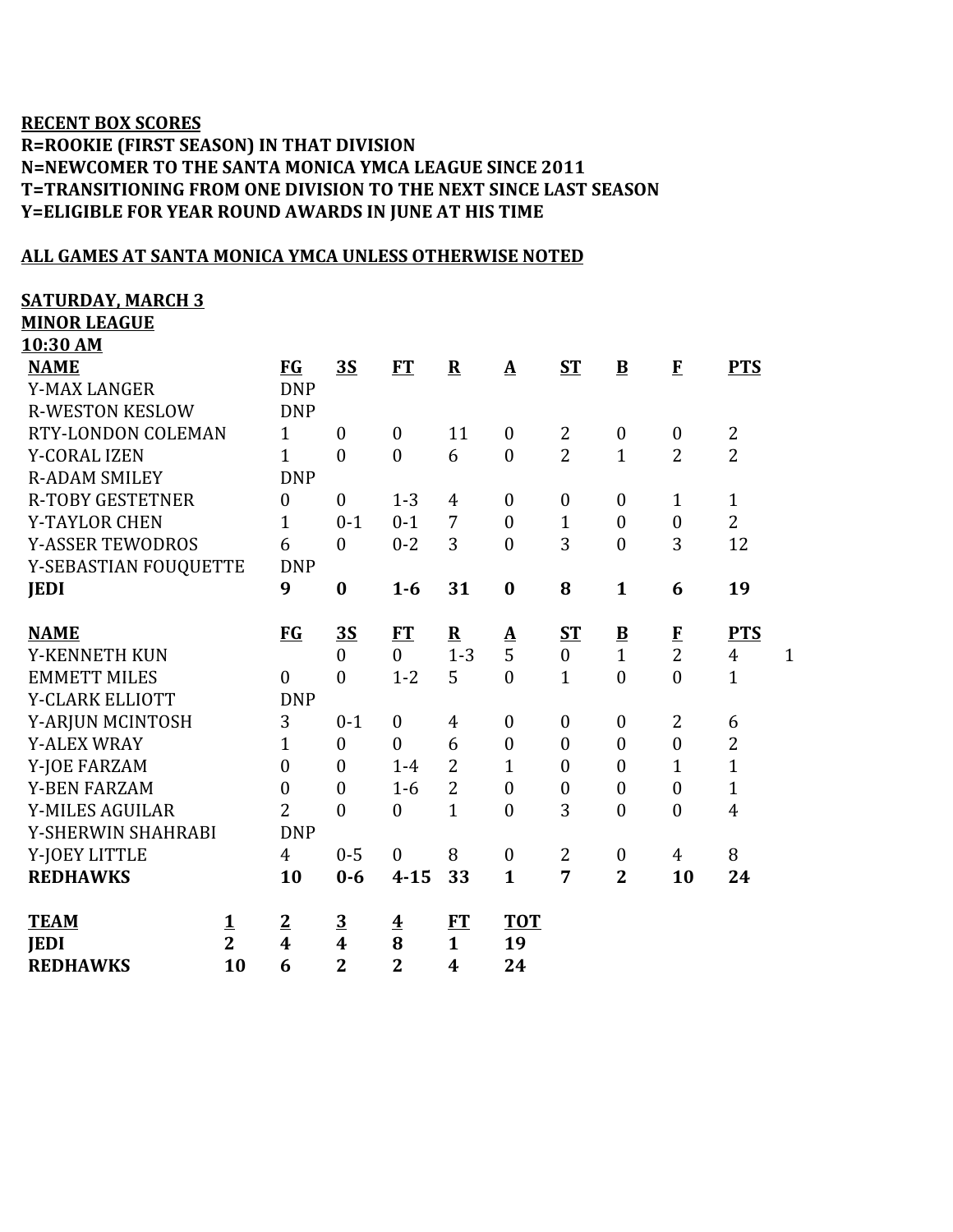| 11:30 AM                           |          |                  |                  |                         |                  |                  |                  |                          |                  |                  |
|------------------------------------|----------|------------------|------------------|-------------------------|------------------|------------------|------------------|--------------------------|------------------|------------------|
| <b>NAME</b>                        |          | <b>FG</b>        | 3S               | FT                      | ${\bf R}$        | $\Delta$         | ST               | $\underline{\mathbf{B}}$ | $\bf{F}$         | <b>PTS</b>       |
| Y-MATTHEW HANASAB                  |          | $\boldsymbol{0}$ | $0 - 1$          | $1 - 2$                 | $\mathbf{0}$     | $\mathbf{0}$     | $\mathbf{1}$     | $\overline{0}$           | $\overline{0}$   | $\mathbf{1}$     |
| RN-JAHRID LONGSWORTH               |          | 1                | $\boldsymbol{0}$ | $\boldsymbol{0}$        | 7                | $\boldsymbol{0}$ | $\overline{2}$   | $\overline{0}$           | $\mathbf{1}$     | $\overline{2}$   |
| RTY-LEO SIKORA                     |          | $\mathbf{1}$     | $\boldsymbol{0}$ | $\boldsymbol{0}$        | $\overline{2}$   | $\boldsymbol{0}$ | $\mathbf{1}$     | $\boldsymbol{0}$         | $\boldsymbol{0}$ | $\overline{2}$   |
| RT-ISAAC SAMY                      |          | $\overline{0}$   | $\mathbf{0}$     | $1 - 2$                 | 9                | $\mathbf{0}$     | $\overline{2}$   | $\mathbf{1}$             | $\overline{2}$   | $\mathbf{1}$     |
| <b>Y-ALEX BRICK</b>                |          | 1                | $\theta$         | $\boldsymbol{0}$        | $\overline{2}$   | $\mathbf{0}$     | $\boldsymbol{0}$ | $\overline{0}$           | $\overline{0}$   | $\overline{2}$   |
| RTY-ZAYD AL-SHAWE                  |          | <b>DNP</b>       |                  |                         |                  |                  |                  |                          |                  |                  |
| <b>Y-DALTON WHITE</b>              |          | 3                | $1 - 1$          | $1 - 2$                 | 3                | $\boldsymbol{0}$ | 5                | $\boldsymbol{0}$         | $\overline{2}$   | 10               |
| <b>Y-ADI PETROS</b>                |          | $\boldsymbol{0}$ | $0 - 4$          | $1 - 2$                 | 3                | $\overline{0}$   | 5                | $\mathbf{0}$             | $\overline{2}$   | $\mathbf{1}$     |
| <b>Y-EVAN CHANG</b>                |          | <b>DNP</b>       |                  |                         |                  |                  |                  |                          |                  |                  |
| RTY-TOGHRUL AGHAYEV                |          | <b>DNP</b>       |                  |                         |                  |                  |                  |                          |                  |                  |
| <b>THUNDER</b>                     |          | 6                | $1-6$            | $4 - 8$                 | 25               | $\bf{0}$         | 12               | $\mathbf{1}$             | 6                | 19               |
| <b>NAME</b>                        |          | <b>FG</b>        | 3S               | FT                      | ${\bf R}$        | $\Delta$         | $S_{\rm T}$      | $\mathbf{B}$             | $\mathbf{F}$     | <b>PTS</b>       |
| <b>RTY-RYAN CHAMBERS</b>           |          | <b>DNP</b>       |                  |                         |                  |                  |                  |                          |                  |                  |
| RTY-ERIC PAPAZIAN                  |          | 2                | $0 - 1$          | $\boldsymbol{0}$        | 8                | 2                | 4                | $\mathbf{1}$             | 3                | 4                |
| <b>Y-ABEL ANTAL</b>                |          | $\overline{2}$   | $\mathbf{0}$     | $0 - 6$                 | 5                | $\mathbf{0}$     | $\mathbf{1}$     | $\overline{0}$           | $\overline{0}$   | $\overline{4}$   |
| Y-JACK LOFARO                      |          | $\overline{0}$   | $\mathbf{0}$     | $1 - 6$                 | 5                | $\boldsymbol{0}$ | $\boldsymbol{0}$ | $\boldsymbol{0}$         | $\boldsymbol{0}$ | $\mathbf{1}$     |
| RTY-AAYAN LAKHANI                  |          | 2                | $\boldsymbol{0}$ | $\boldsymbol{0}$        | $\overline{4}$   | $\mathbf{1}$     | $\overline{2}$   | $\mathbf{1}$             | $\boldsymbol{0}$ | $\overline{4}$   |
| <b>RTY-DARIEN JONES</b>            |          | $\overline{2}$   | $0 - 1$          | $\boldsymbol{0}$        | 4                | $\mathbf{1}$     | $\boldsymbol{0}$ | $\mathbf{1}$             | $\boldsymbol{0}$ | $\overline{4}$   |
| Y-AMIEL DOUSTAN                    |          | $\mathbf{1}$     | $\mathbf{0}$     | $0 - 2$                 | $\overline{2}$   | $\mathbf{1}$     | $\overline{2}$   | $\overline{0}$           | $\boldsymbol{0}$ | $\overline{2}$   |
| RTY-GORDEN MCLEAN                  |          | $\overline{4}$   | $\mathbf{0}$     | $\boldsymbol{0}$        | 3                | $\boldsymbol{0}$ | $\overline{2}$   | $\boldsymbol{0}$         | $\boldsymbol{0}$ | 8                |
| <b>HORNETS</b>                     |          | 13               | $0 - 2$          | $1 - 14$                | 31               | 5                | 11               | 3                        | 3                | 27               |
| <b>TEAM</b>                        | <u>1</u> | $\overline{2}$   | $\overline{3}$   | $\overline{\mathbf{4}}$ | FT               | <b>TOT</b>       |                  |                          |                  |                  |
| <b>THUNDER</b>                     | 7        | $\overline{2}$   | $\boldsymbol{4}$ | 3                       | 3                | 19               |                  |                          |                  |                  |
| <b>HORNETS</b>                     | 10       | $\overline{2}$   | 4                | 10                      | $\mathbf{1}$     | 27               |                  |                          |                  |                  |
| 12:00 NOON-AT CULVER MIDDLE SCHOOL |          |                  |                  |                         |                  |                  |                  |                          |                  |                  |
| <b>NAME</b>                        |          | $FG$             | <u>35</u>        | FT                      | $\mathbf R$      | $\Delta$         | $S_{\rm T}$      | $\mathbf{B}$             | $\bf{F}$         | <b>PTS</b>       |
| Y-HUNTER ESPOSITO-DOI              |          | 3                | 1                | $\theta$                | 3                | $\mathbf{1}$     | $\sim$ 100 $\mu$ | $\blacksquare$           | ٠                | q                |
| <b>R-LINCOLN BARNES</b>            |          | 1                | $\boldsymbol{0}$ | $\boldsymbol{0}$        | $\boldsymbol{0}$ | $\boldsymbol{0}$ |                  |                          |                  | 2                |
| <b>Y-TRAVIS WATERS</b>             |          | $\theta$         | $\mathbf{0}$     | $\boldsymbol{0}$        | $\overline{0}$   | $\boldsymbol{0}$ |                  |                          |                  | $\boldsymbol{0}$ |
| Y-TAVIO ESPOSITO-PORTILLO          |          | $\theta$         | 0                | $\boldsymbol{0}$        | $\overline{0}$   | $\boldsymbol{0}$ |                  |                          |                  | $\boldsymbol{0}$ |
| Y-JAYSON BADUA                     |          |                  | 2                | $\boldsymbol{0}$        | $\boldsymbol{0}$ | 5                | 4                |                          |                  | 4                |
| Y-TOBY SAFCHIK                     |          | $\bf{0}$         | $\mathbf{0}$     | $\boldsymbol{0}$        | 1                | $\boldsymbol{0}$ |                  |                          |                  | $\boldsymbol{0}$ |
| <b>Y-SHAWN SIKDER</b>              |          | 1                | $\theta$         | $\boldsymbol{0}$        | 3                | $\boldsymbol{0}$ |                  |                          |                  | 2                |
| Y-GRIFFIN BOCCELLA                 |          | 3                | $\mathbf{0}$     | $\boldsymbol{0}$        | 5                | $\boldsymbol{0}$ |                  |                          |                  | 6                |
| Y-JONATHAN SHU                     |          | <b>DNP</b>       |                  |                         |                  |                  |                  |                          |                  |                  |
| Y-DOMINIC BOCCELLA                 |          | $\overline{0}$   | $\boldsymbol{0}$ | $\boldsymbol{0}$        | $\boldsymbol{0}$ | $\boldsymbol{0}$ |                  |                          |                  | $\boldsymbol{0}$ |
| <b>ZIPS</b>                        |          | 10               | $\mathbf{1}$     | $\bf{0}$                | 17               | 5                |                  |                          |                  | 23               |
| <b>CULVER PALMS Y</b>              |          |                  |                  |                         |                  |                  |                  |                          |                  | 12               |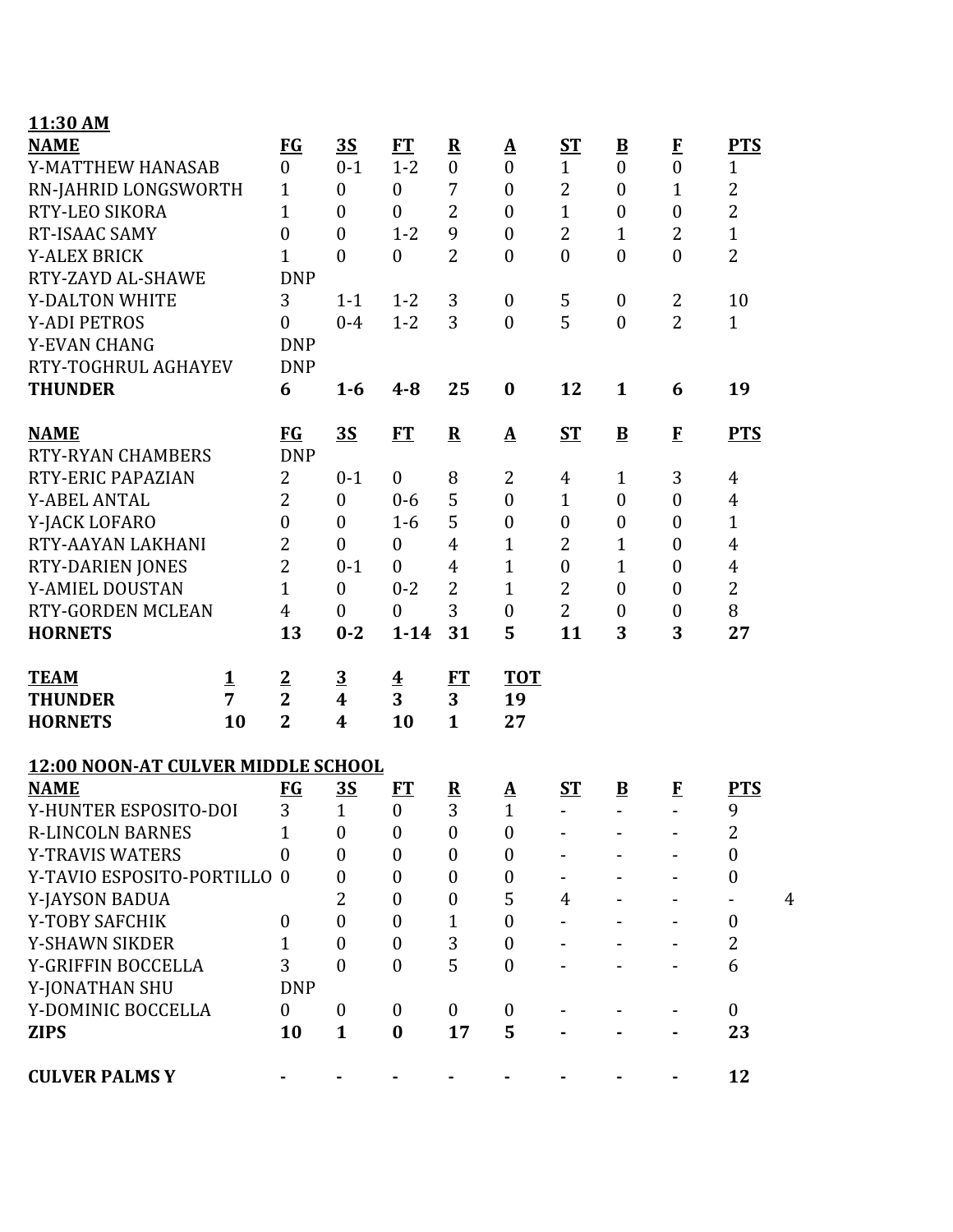| <b>TEAM</b><br><b>ZIPS</b>                         | $\mathbf{1}$<br>5 | $\overline{2}$<br>$\overline{2}$ | $\overline{3}$<br>$\overline{7}$ | $\overline{\mathbf{4}}$<br>9 | <b>TOT</b><br>23        |                          |                  |                          |                  |                |              |
|----------------------------------------------------|-------------------|----------------------------------|----------------------------------|------------------------------|-------------------------|--------------------------|------------------|--------------------------|------------------|----------------|--------------|
| <b>CULVER PALMS Y</b>                              | $\overline{2}$    | 6                                | $\overline{2}$                   | $\overline{2}$               | 12                      |                          |                  |                          |                  |                |              |
| 12:50 PM                                           |                   |                                  |                                  |                              |                         |                          |                  |                          |                  |                |              |
| <b>NAME</b>                                        |                   | $FG$                             | 3S                               | FT                           | $\overline{\mathbf{R}}$ | ${\bf A}$                | $ST$             | $\underline{\mathbf{B}}$ | $\mathbf{F}$     | <b>PTS</b>     |              |
| Y-YOWHANNES DAGNEW                                 |                   | <b>DNP</b>                       |                                  |                              |                         |                          |                  |                          |                  |                |              |
| Y-JONATHAN LIN                                     |                   |                                  | $\boldsymbol{0}$                 | $\boldsymbol{0}$             | $1 - 3$                 | $\mathbf{1}$             | $\boldsymbol{0}$ | $\overline{2}$           | $\boldsymbol{0}$ | $\mathbf{1}$   | $\mathbf{1}$ |
| <b>RN-JAIDEN GOHILL</b>                            |                   | $\boldsymbol{0}$                 | $\mathbf{0}$                     | $1 - 5$                      | $\overline{2}$          | $\overline{0}$           | $\boldsymbol{0}$ | $\boldsymbol{0}$         | $\boldsymbol{0}$ | $\overline{1}$ |              |
| <b>KEEAN STOLL</b>                                 |                   | 3                                | $0 - 2$                          | $1 - 3$                      | 5                       | $\overline{0}$           | $\overline{2}$   | $\boldsymbol{0}$         | $\mathbf{1}$     | $\overline{7}$ |              |
| Y-AMIR JAHROMI                                     |                   |                                  | $\overline{4}$                   | $\mathbf{0}$                 | $\boldsymbol{0}$        | 20                       | $\boldsymbol{0}$ | $\overline{2}$           | $\overline{0}$   | $\mathbf{1}$   | 8            |
| <b>DEAN PHELAN</b>                                 |                   | $\overline{2}$                   | $\mathbf{0}$                     | $0 - 2$                      | $\mathbf{1}$            | $\mathbf{1}$             | $\overline{4}$   | $\boldsymbol{0}$         | $\boldsymbol{0}$ | $\overline{4}$ |              |
| RN-JACOB ESCONTRIAS                                |                   | $\boldsymbol{0}$                 | $\boldsymbol{0}$                 | $1-6$                        | 3                       | $\overline{0}$           | $\mathbf{1}$     | $\boldsymbol{0}$         | $\mathbf{1}$     | $\mathbf{1}$   |              |
| RTY-MATT SCHOLZE                                   |                   | $\boldsymbol{0}$                 | $\mathbf{0}$                     | $1-4$                        | 3                       | $\overline{0}$           | $\mathbf 1$      | $\boldsymbol{0}$         | $\overline{0}$   | $\mathbf{1}$   |              |
| Y-ALEJANDRO POZA                                   |                   | $\boldsymbol{0}$                 | $\mathbf{0}$                     | $1-4$                        | $\overline{2}$          | $\overline{0}$           | $\boldsymbol{0}$ | $\boldsymbol{0}$         | $\boldsymbol{0}$ | $\mathbf{1}$   |              |
| Y-VINCENT CHOW                                     |                   | $\boldsymbol{0}$                 | $\boldsymbol{0}$                 | $1 - 2$                      | $\overline{0}$          | $\overline{0}$           | $\mathbf{1}$     | $\boldsymbol{0}$         | $\overline{2}$   | $\mathbf{1}$   |              |
| <b>RHINOS</b>                                      |                   | 9                                | $0 - 3$                          | $7 - 29$                     | 37                      | $\mathbf{1}$             | 13               | $\bf{0}$                 | 6                | 25             |              |
| <b>NAME</b>                                        |                   | <b>FG</b>                        | 35                               | <b>FT</b>                    | $\mathbf R$             | $\mathbf{\Delta}$        | $ST$             | $\overline{\mathbf{B}}$  | $\mathbf{F}$     | <b>PTS</b>     |              |
| <b>Y-JAKE RONN</b>                                 |                   | <b>DNP</b>                       |                                  |                              |                         |                          |                  |                          |                  |                |              |
| Y-JACOB BURROWS                                    |                   | $\overline{2}$                   | $0 - 1$                          | $\boldsymbol{0}$             | $\overline{4}$          | $\boldsymbol{0}$         | $\boldsymbol{0}$ | $\boldsymbol{0}$         | $\mathbf{1}$     | $\overline{4}$ |              |
| <b>R-BRENDEN EGHRARI</b>                           |                   | <b>DNP</b>                       |                                  |                              |                         |                          |                  |                          |                  |                |              |
| Y-EMILIANO SLESARANSKY                             |                   | 3                                | $\boldsymbol{0}$                 | $\boldsymbol{0}$             | 7                       | $\boldsymbol{0}$         | $\boldsymbol{0}$ | $\boldsymbol{0}$         | $\boldsymbol{0}$ | 6              |              |
| <b>DEAN MANCHEE</b>                                |                   | $\boldsymbol{0}$                 | $\mathbf{0}$                     | $1-6$                        | 3                       | $\overline{0}$           | $\mathbf{1}$     | $\boldsymbol{0}$         | $\boldsymbol{0}$ | $\mathbf{1}$   |              |
| <b>OWEN BOELKE</b>                                 |                   | $\boldsymbol{0}$                 | $\mathbf{0}$                     | $1 - 2$                      | 8                       | $\theta$                 | $\boldsymbol{0}$ | $\boldsymbol{0}$         | $\overline{2}$   | $\mathbf{1}$   |              |
| Y-SASHA YANSEN                                     |                   | 5                                | $\overline{0}$                   | $0 - 3$                      | 5                       | $\overline{4}$           | 3                | $\boldsymbol{0}$         | $\mathbf{1}$     | 10             |              |
| Y-AIDAN H.-THOMAS                                  |                   | <b>DNP</b>                       |                                  |                              |                         |                          |                  |                          |                  |                |              |
| Y-NEHEMIAH MISFEN                                  |                   | 3                                | $\mathbf{0}$                     | $\boldsymbol{0}$             | $\overline{4}$          | $\boldsymbol{0}$         | 3                | $\mathbf{1}$             | $\overline{2}$   | 6              |              |
| <b>RN-MARC PAPAZIAN</b>                            |                   | $\boldsymbol{0}$                 | $\mathbf{0}$                     | $1 - 2$                      | $\boldsymbol{0}$        | $\overline{0}$           | $\boldsymbol{0}$ | $\boldsymbol{0}$         | $\boldsymbol{0}$ | $\mathbf{1}$   |              |
| <b>RUSH</b>                                        |                   | 13                               | $0 - 1$                          | $3 - 13$                     | 31                      | 4                        | 7                | $\mathbf{1}$             | 6                | 29             |              |
| <b>TEAM</b>                                        | $\mathbf{1}$      | $\overline{2}$                   | $\overline{\mathbf{3}}$          | $\overline{\mathbf{4}}$      | FT                      | <b>TOT</b>               |                  |                          |                  |                |              |
| <b>RHINOS</b>                                      | 6                 | 3                                | $\boldsymbol{4}$                 | 6                            | 6                       | 25                       |                  |                          |                  |                |              |
| <b>RUSH</b>                                        | $\bf{0}$          | $\boldsymbol{4}$                 | 12                               | 10                           | 3                       | 29                       |                  |                          |                  |                |              |
| <b>ROOKIE LEAGUE</b>                               |                   |                                  |                                  |                              |                         |                          |                  |                          |                  |                |              |
| <u>"A" TOURNAMENT SEMI FINAL #1 (6-4-2 POINTS)</u> |                   |                                  |                                  |                              |                         |                          |                  |                          |                  |                |              |
| 2:00 PM                                            |                   |                                  |                                  |                              |                         |                          |                  |                          |                  |                |              |
| <b>NAME</b>                                        |                   | $FG$                             | <u>3S</u>                        | ET                           | $\overline{\mathbf{R}}$ | $\mathbf{\underline{A}}$ | <u>ST</u>        | $\overline{\mathbf{B}}$  | $\bf{F}$         | <b>PTS</b>     |              |
| Y-THEO HABERLI                                     |                   | 5                                | $0 - 1$                          | $\overline{0}$               | $\mathbf{1}$            | $\overline{0}$           | $\overline{2}$   | $\overline{2}$           | $\boldsymbol{0}$ | 10             |              |
| <b>Y-ALEX BRARA</b>                                |                   | $\theta$                         | $\theta$                         | $1 - 2$                      | $\mathbf{1}$            | $\theta$                 | $\overline{0}$   | $\mathbf{0}$             | $\theta$         | $\mathbf{1}$   |              |
| Y-DASHIELL RUPP                                    |                   | <b>DNP</b>                       |                                  |                              |                         |                          |                  |                          |                  |                |              |
| Y-JARVIS WAKEFIELD                                 |                   | $\boldsymbol{0}$                 | $\overline{0}$                   | $1 - 1$                      | 5                       | $\boldsymbol{0}$         | 4                | $\boldsymbol{0}$         | 3                | $\mathbf{1}$   |              |
| Y-VAUGHN ELLIOT                                    |                   | $\mathbf{0}$                     | $\mathbf{0}$                     | $1 - 5$                      | $\overline{4}$          | $\mathbf{1}$             | 3                | $\boldsymbol{0}$         | $\mathbf{1}$     | $\mathbf{1}$   |              |
| <b>Y-ELSA PETERSON</b>                             |                   | $\mathbf{0}$                     | $\theta$                         | $1 - 2$                      | $\boldsymbol{0}$        | $\overline{0}$           | $\boldsymbol{0}$ | $\boldsymbol{0}$         | $\overline{0}$   | $\mathbf{1}$   |              |
| <b>RAMI THIERRY</b>                                |                   | <b>DNP</b>                       |                                  |                              |                         |                          |                  |                          |                  |                |              |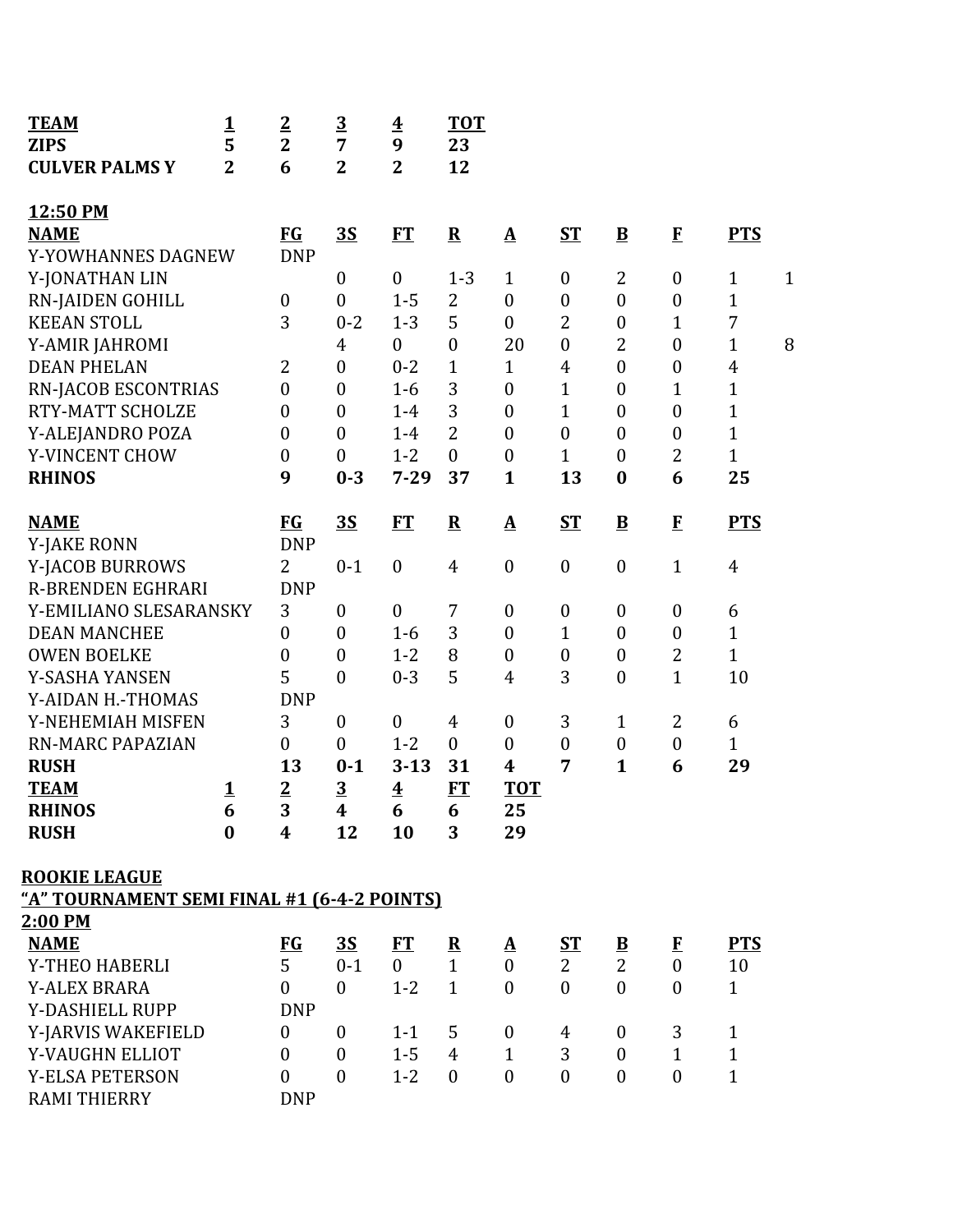| <b>HARLAN MANSFIELD</b><br>Y-SCARLETT HARRIS<br><b>RN-NOAH LEVY</b>                                                                                                                   |                                                 | 1<br>$\theta$<br><b>DNP</b>                                                                              | $\boldsymbol{0}$<br>$\boldsymbol{0}$                                                                                             | $\boldsymbol{0}$<br>$1 - 3$                                              | $\mathbf{1}$<br>$\overline{0}$                                                                            | $\boldsymbol{0}$<br>$\mathbf{0}$                                                                                         | $\mathbf{1}$<br>$\boldsymbol{0}$                                                                           | $\boldsymbol{0}$<br>$\boldsymbol{0}$                                                                                         | 1<br>$\boldsymbol{0}$                                                                                 | $\overline{2}$<br>$\overline{2}$                                                                     |              |
|---------------------------------------------------------------------------------------------------------------------------------------------------------------------------------------|-------------------------------------------------|----------------------------------------------------------------------------------------------------------|----------------------------------------------------------------------------------------------------------------------------------|--------------------------------------------------------------------------|-----------------------------------------------------------------------------------------------------------|--------------------------------------------------------------------------------------------------------------------------|------------------------------------------------------------------------------------------------------------|------------------------------------------------------------------------------------------------------------------------------|-------------------------------------------------------------------------------------------------------|------------------------------------------------------------------------------------------------------|--------------|
| <b>SPLASH</b>                                                                                                                                                                         |                                                 | 6                                                                                                        | $\boldsymbol{0}$                                                                                                                 | $5 - 13$                                                                 | 12                                                                                                        | $\mathbf{1}$                                                                                                             | 10                                                                                                         | $\overline{2}$                                                                                                               | 4                                                                                                     | 17                                                                                                   |              |
| <b>NAME</b><br>Y-MICHAEL MIKHAIL<br><b>GEORGIA ROLPH</b><br><b>SADIE STIEHM</b>                                                                                                       |                                                 | <b>FG</b><br>$\overline{0}$<br>$\mathbf{1}$<br>$\overline{2}$                                            | <u>3S</u><br>$\boldsymbol{0}$<br>$\boldsymbol{0}$<br>$\boldsymbol{0}$                                                            | <b>FT</b><br>$1 - 5$<br>$\boldsymbol{0}$<br>$0 - 2$                      | $\mathbf R$<br>$\overline{2}$<br>$\overline{0}$<br>4                                                      | $\Delta$<br>$\mathbf{0}$<br>$\boldsymbol{0}$<br>$\mathbf{1}$                                                             | $S_{\rm T}$<br>6<br>$\overline{2}$<br>$\overline{2}$                                                       | $\underline{\mathbf{B}}$<br>$\boldsymbol{0}$<br>$\mathbf{1}$<br>$\overline{1}$                                               | $\bf{F}$<br>$\mathbf{1}$<br>$\boldsymbol{0}$<br>$\boldsymbol{0}$                                      | <b>PTS</b><br>$\mathbf{1}$<br>$\overline{2}$<br>$\overline{4}$                                       |              |
| <b>Y-LIAM PARR</b><br><b>RN-AVERIE GRIMM</b><br>Y-HENRY BROWN<br><b>RN-SHAI PAINTER</b><br><b>RN-AIDEN HARVEY</b><br><b>RN-AUSTIN O'BRIEN</b><br><b>Y-ETHAN PAGES</b><br><b>BULLS</b> |                                                 | <b>DNP</b><br>$\boldsymbol{0}$<br>1<br>$\overline{0}$<br>$\mathbf{0}$<br>$\theta$<br>$\overline{0}$<br>4 | $\boldsymbol{0}$<br>$\boldsymbol{0}$<br>$\boldsymbol{0}$<br>$\boldsymbol{0}$<br>$\boldsymbol{0}$<br>$\boldsymbol{0}$<br>$\bf{0}$ | $1 - 6$<br>$0 - 4$<br>$1 - 2$<br>$1 - 2$<br>$1-6$<br>$1 - 1$<br>$6 - 28$ | $\boldsymbol{0}$<br>$\overline{2}$<br>$\mathbf{1}$<br>$\overline{0}$<br>$\mathbf 1$<br>$\mathbf{1}$<br>11 | $\mathbf{0}$<br>$\mathbf{0}$<br>$\boldsymbol{0}$<br>$\boldsymbol{0}$<br>$\mathbf{0}$<br>$\boldsymbol{0}$<br>$\mathbf{1}$ | $\mathbf{1}$<br>$\overline{4}$<br>$\mathbf{1}$<br>$\boldsymbol{0}$<br>$\overline{0}$<br>$\mathbf{1}$<br>17 | $\boldsymbol{0}$<br>$\boldsymbol{0}$<br>$\boldsymbol{0}$<br>$\mathbf{0}$<br>$\mathbf{0}$<br>$\boldsymbol{0}$<br>$\mathbf{2}$ | $\boldsymbol{0}$<br>$\boldsymbol{0}$<br>$\mathbf 1$<br>$\boldsymbol{0}$<br>$\boldsymbol{0}$<br>1<br>3 | $\mathbf{1}$<br>$\overline{2}$<br>$\mathbf{1}$<br>$\mathbf{1}$<br>$\mathbf{1}$<br>$\mathbf{1}$<br>14 |              |
| <b>TEAM</b><br><b>SPLASH</b><br><b>BULLS</b>                                                                                                                                          | <u>1</u><br>$\overline{\mathbf{4}}$<br>$\bf{0}$ | $\overline{2}$<br>$\bf{0}$<br>4                                                                          | $\frac{3}{4}$<br>$\overline{\mathbf{4}}$                                                                                         | $\overline{\textbf{4}}$<br>$\boldsymbol{4}$<br>$\bf{0}$                  | FT<br>5<br>6                                                                                              | <b>TOT</b><br>17<br>14                                                                                                   |                                                                                                            |                                                                                                                              |                                                                                                       |                                                                                                      |              |
| "B" TOURNAMENT SEMI FINAL #1                                                                                                                                                          |                                                 |                                                                                                          |                                                                                                                                  |                                                                          |                                                                                                           |                                                                                                                          |                                                                                                            |                                                                                                                              |                                                                                                       |                                                                                                      |              |
| <u>3:10 PM</u>                                                                                                                                                                        |                                                 |                                                                                                          |                                                                                                                                  |                                                                          |                                                                                                           |                                                                                                                          |                                                                                                            |                                                                                                                              |                                                                                                       |                                                                                                      |              |
| <b>NAME</b><br><b>RN-MARYCK BOOHER</b>                                                                                                                                                |                                                 | <b>FG</b><br>$\overline{0}$                                                                              | <u>35</u><br>$\boldsymbol{0}$                                                                                                    | FT<br>$1 - 1$                                                            | $\mathbf R$<br>$\mathbf{1}$                                                                               | $\Delta$<br>$\mathbf{1}$                                                                                                 | ST<br>3                                                                                                    | $\overline{\mathbf{B}}$<br>$\boldsymbol{0}$                                                                                  | $\bf{F}$<br>$\mathbf{1}$                                                                              | <b>PTS</b><br>$\mathbf{1}$<br>8                                                                      |              |
|                                                                                                                                                                                       |                                                 |                                                                                                          |                                                                                                                                  |                                                                          |                                                                                                           |                                                                                                                          |                                                                                                            |                                                                                                                              |                                                                                                       |                                                                                                      |              |
| <b>Y-CAM PARISER</b><br>RN-DECHEN LEMOND                                                                                                                                              |                                                 | $\overline{4}$<br><b>DNP</b>                                                                             | $\overline{0}$                                                                                                                   | $\boldsymbol{0}$                                                         | 7                                                                                                         | $\mathbf{1}$                                                                                                             | 7                                                                                                          | $\mathbf{1}$                                                                                                                 | $\mathbf{0}$                                                                                          |                                                                                                      |              |
| Y-WALLY LEVITT<br>Y-SAMANTHA JUAREZ                                                                                                                                                   |                                                 | $\boldsymbol{0}$                                                                                         | $\boldsymbol{0}$<br>$\boldsymbol{0}$                                                                                             | $\boldsymbol{0}$<br>$1 - 2$                                              | $1 - 6$<br>3                                                                                              | $\boldsymbol{0}$<br>$\overline{2}$                                                                                       | $\boldsymbol{0}$<br>$\overline{2}$                                                                         | $\boldsymbol{0}$<br>1                                                                                                        | $\boldsymbol{0}$<br>1                                                                                 | $\boldsymbol{0}$<br>$\mathbf{1}$                                                                     | $\mathbf{1}$ |
| <b>RN-SYLVIE LEVITT</b><br>RN-IWA HASHIM                                                                                                                                              |                                                 | $\boldsymbol{0}$<br>$1\,$                                                                                | $\boldsymbol{0}$<br>$\boldsymbol{0}$                                                                                             | $1 - 1$<br>$1 - 1$                                                       | $\overline{2}$<br>5                                                                                       | $\boldsymbol{0}$<br>$\mathbf{1}$                                                                                         | $\boldsymbol{0}$<br>$\overline{4}$                                                                         | $\boldsymbol{0}$<br>$\mathbf{1}$                                                                                             | $\boldsymbol{0}$<br>$\mathbf{1}$                                                                      | 1<br>3                                                                                               |              |
| <b>RN-LORELAI JONES</b><br><b>RN-OWEN ROBERTS</b>                                                                                                                                     |                                                 | $\boldsymbol{0}$<br>$\overline{2}$                                                                       | $\boldsymbol{0}$<br>$\boldsymbol{0}$                                                                                             | $1 - 6$<br>$1 - 1$                                                       | $\boldsymbol{0}$<br>3                                                                                     | $\boldsymbol{0}$<br>$\boldsymbol{0}$                                                                                     | $\boldsymbol{0}$<br>$\overline{2}$                                                                         | $\boldsymbol{0}$<br>$\mathbf{1}$                                                                                             | $\boldsymbol{0}$<br>$\boldsymbol{0}$                                                                  | $\mathbf{1}$<br>5                                                                                    |              |
| <b>RN-GIDEON HITTNER</b><br><b>MEERKATS</b>                                                                                                                                           |                                                 | $\mathbf{1}$<br>8                                                                                        | $\overline{0}$<br>$\bf{0}$                                                                                                       | $\boldsymbol{0}$<br>$7 - 18$                                             | $\mathbf{1}$<br>22                                                                                        | $\boldsymbol{0}$<br>5                                                                                                    | $\mathbf{0}$<br>18                                                                                         | $\mathbf{1}$<br>5                                                                                                            | $\overline{2}$<br>5                                                                                   | $\overline{2}$<br>23                                                                                 |              |
| <b>NAME</b><br><b>RN-SPENCER NELSON</b><br>Y-NOAH BEROUKHIM<br>RN-LOGAN CAPPICCILLE                                                                                                   |                                                 | <b>FG</b><br>$\overline{0}$<br>$\overline{0}$<br><b>DNP</b>                                              | <u>35</u><br>$\boldsymbol{0}$<br>$\boldsymbol{0}$                                                                                | <b>FT</b><br>$1 - 2$<br>$1 - 1$                                          | ${\bf R}$<br>$\mathbf{1}$<br>$\mathbf{1}$                                                                 | $\mathbf{\underline{A}}$<br>$\mathbf{0}$<br>$\mathbf{0}$                                                                 | $S_{\rm T}$<br>$\boldsymbol{0}$<br>$\boldsymbol{0}$                                                        | $\mathbf{B}$<br>$\boldsymbol{0}$<br>$\mathbf{0}$                                                                             | $\mathbf{F}$<br>$\overline{0}$<br>$\mathbf{0}$                                                        | <b>PTS</b><br>$\mathbf{1}$<br>$\mathbf{1}$                                                           |              |
| Y-LARA MASOOD<br>RN-TARA GOHILL<br>Y-MISHA LAKHANI                                                                                                                                    |                                                 | $\theta$<br>$\mathbf{0}$<br><b>DNP</b>                                                                   | $\boldsymbol{0}$<br>$\boldsymbol{0}$                                                                                             | $1 - 8$<br>$1 - 1$                                                       | 3<br>$\overline{2}$                                                                                       | $\boldsymbol{0}$<br>$\boldsymbol{0}$                                                                                     | $\mathbf{1}$<br>$\boldsymbol{0}$                                                                           | $\boldsymbol{0}$<br>$\boldsymbol{0}$                                                                                         | $\boldsymbol{0}$<br>$\boldsymbol{0}$                                                                  | $\mathbf{1}$<br>$\mathbf{1}$                                                                         |              |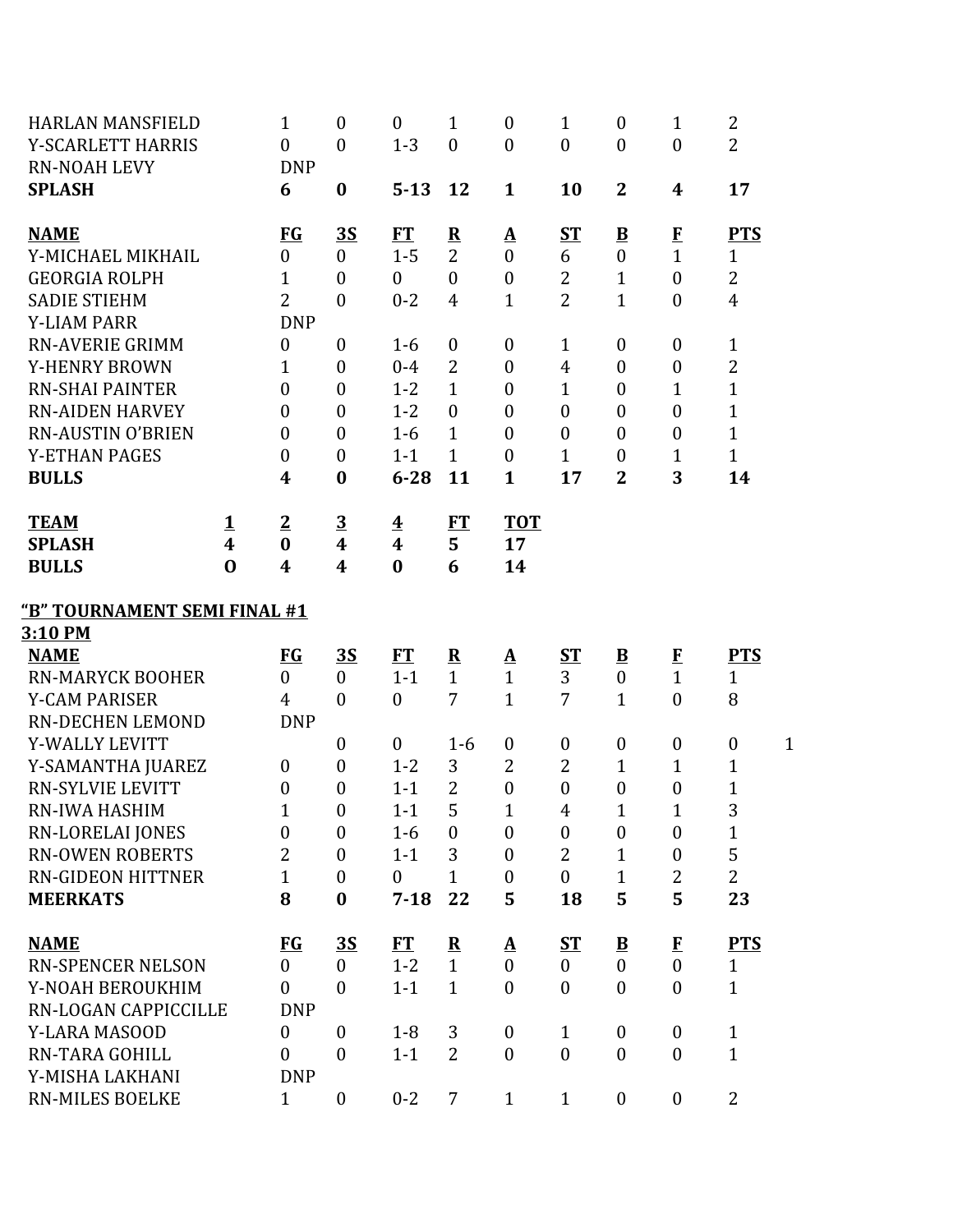| <b>RN-CONNOR ROMAN</b>       |                | <b>DNP</b>       |                  |                         |                         |                          |                  |                          |                  |                  |
|------------------------------|----------------|------------------|------------------|-------------------------|-------------------------|--------------------------|------------------|--------------------------|------------------|------------------|
| <b>Y-AXEL TRUSSLER</b>       |                | $\mathbf{0}$     | $\boldsymbol{0}$ | $1 - 2$                 | 5                       | $\mathbf{1}$             | $\mathbf{1}$     | $\mathbf{1}$             | 2                | $\mathbf{1}$     |
| Y-JENSON MONTAGUE            |                | $\overline{2}$   | $\boldsymbol{0}$ | $1-4$                   | $\overline{2}$          | $\boldsymbol{0}$         | $\overline{2}$   | $\boldsymbol{0}$         | $\overline{2}$   | 5                |
| <b>VIKINGS</b>               |                | 3                | $\bf{0}$         | $6 - 20$                | 21                      | $\overline{2}$           | 5                | $\mathbf{1}$             | $\boldsymbol{4}$ | 12               |
| <b>TEAM</b>                  | 1              | $\overline{2}$   | $\overline{3}$   | $\overline{\mathbf{4}}$ | FT                      | <b>TOT</b>               |                  |                          |                  |                  |
| <b>MEERKATS</b>              | $\mathbf{1}$   | 5                | $\boldsymbol{4}$ | 8                       | 5                       | 23                       |                  |                          |                  |                  |
| <b>VIKINGS</b>               | $\overline{2}$ | $\mathbf{1}$     | 4                | $\bf{0}$                | 5                       | 12                       |                  |                          |                  |                  |
| "B" TOURNAMENT SEMI FINAL #2 |                |                  |                  |                         |                         |                          |                  |                          |                  |                  |
| 4:20 PM                      |                |                  |                  |                         |                         |                          |                  |                          |                  |                  |
| <b>NAME</b>                  |                | <b>EG</b>        | <b>3S</b>        | <b>FT</b>               | ${\bf R}$               | $\mathbf{\underline{A}}$ | <b>ST</b>        | $\bf{B}$                 | $\bf{F}$         | <b>PTS</b>       |
| RN-KOA ENSTMINGER            |                | <b>DNP</b>       |                  |                         |                         |                          |                  |                          |                  |                  |
| <b>RN-MATTHEW GODZIK</b>     |                | $\mathbf{0}$     | $\boldsymbol{0}$ | $1 - 4$                 | 3                       | $\boldsymbol{0}$         | $\mathbf{1}$     | $\boldsymbol{0}$         | $\boldsymbol{0}$ | $\mathbf{1}$     |
| <b>RN-ELLIOT MA</b>          |                | $\theta$         | $\boldsymbol{0}$ | $2 - 2$                 | 5                       | $\theta$                 | $\boldsymbol{0}$ | $\mathbf{1}$             | $\boldsymbol{0}$ | $\overline{2}$   |
| Y-VIHAAN NAWATHE             |                | $\overline{0}$   | $\boldsymbol{0}$ | $\mathbf{0}$            | $\overline{4}$          | $\theta$                 | $\mathbf{1}$     | $\boldsymbol{0}$         | $\boldsymbol{0}$ | $\boldsymbol{0}$ |
| <b>RN-DYLAN SON</b>          |                | $\theta$         | $\boldsymbol{0}$ | $1 - 1$                 | $\overline{0}$          | $\theta$                 | $\boldsymbol{0}$ | $\boldsymbol{0}$         | $\boldsymbol{0}$ | $\mathbf{1}$     |
| RN-VITALINA MONCHER          |                | $\overline{0}$   | $\boldsymbol{0}$ | $1 - 1$                 | 6                       | $\overline{0}$           | $\mathbf{1}$     | $\boldsymbol{0}$         | $\boldsymbol{0}$ | $\mathbf{1}$     |
| Y-PENELOPE HUNT              |                | $\overline{0}$   | $\boldsymbol{0}$ | $1 - 5$                 | $\mathbf{1}$            | $\boldsymbol{0}$         | 3                | $\mathbf{1}$             | $\boldsymbol{0}$ | $\mathbf{1}$     |
| <b>RN-LEO EPSTEIN</b>        |                | $\overline{0}$   | $\boldsymbol{0}$ | $1 - 3$                 | 3                       | $\overline{0}$           | $\boldsymbol{0}$ | $\mathbf{1}$             | $\boldsymbol{0}$ | $\mathbf{1}$     |
| <b>VICTORIA MCNARY</b>       |                | $\overline{0}$   | $\boldsymbol{0}$ | $1 - 1$                 | $\boldsymbol{0}$        | $\overline{0}$           | $\boldsymbol{0}$ | $\boldsymbol{0}$         | $\boldsymbol{0}$ | $\mathbf{1}$     |
| <b>RN-JONATHAN WATSON</b>    |                | $\boldsymbol{0}$ | $\boldsymbol{0}$ | $1 - 2$                 | $\boldsymbol{0}$        | $\overline{0}$           | $\boldsymbol{0}$ | $\boldsymbol{0}$         | $\boldsymbol{0}$ | $\mathbf{1}$     |
| <b>HAWKS</b>                 |                | $\bf{0}$         | $\bf{0}$         | $9-19$                  | 22                      | $\bf{0}$                 | 6                | 3                        | $\bf{0}$         | 9                |
| <b>NAME</b>                  |                | $FG$             | <u>35</u>        | <u>FT</u>               | $\overline{\mathbf{R}}$ | $\Delta$                 | ST               | $\underline{\mathbf{B}}$ | $\mathbf{F}$     | <b>PTS</b>       |
| Y-ALEX ZELENOVIC             |                | $\mathbf{1}$     | $\boldsymbol{0}$ | $\boldsymbol{0}$        | $\mathbf{1}$            | $\overline{0}$           | $\boldsymbol{0}$ | $\boldsymbol{0}$         | $\boldsymbol{0}$ | 2                |
| <b>RN-MILES FRANKLIN</b>     |                | $\mathbf{1}$     | $\boldsymbol{0}$ | $\overline{0}$          | 3                       | $\boldsymbol{0}$         | $\overline{2}$   | $\overline{2}$           | $\mathbf{1}$     | $\overline{2}$   |
| Y-EROL BESINCIOGLU           |                | $\mathbf{0}$     | $\boldsymbol{0}$ | $1 - 5$                 | $\mathbf{1}$            | $\mathbf{1}$             | $\boldsymbol{0}$ | $\boldsymbol{0}$         | $\mathbf{1}$     | $\mathbf{1}$     |
| <b>Y-BEN SAUNDERS</b>        |                | $\overline{0}$   | $\boldsymbol{0}$ | $1 - 2$                 | $\overline{0}$          | $\overline{0}$           | $\overline{0}$   | $\mathbf{1}$             | $\overline{2}$   | $\mathbf{1}$     |
| <b>GENEVIEVE BARNES</b>      |                | $\boldsymbol{0}$ | $\boldsymbol{0}$ | $1-6$                   | $\boldsymbol{0}$        | $\theta$                 | $\boldsymbol{0}$ | $\mathbf{1}$             | $\boldsymbol{0}$ | $\mathbf{1}$     |
| Y-LUKE STEELMAN              |                | $\overline{0}$   | $\boldsymbol{0}$ | $1 - 2$                 | $\overline{4}$          | $\overline{0}$           | $\mathbf{1}$     | $\boldsymbol{0}$         | $\overline{1}$   | $\mathbf{1}$     |
| <b>RN-LUCAS ROGERS</b>       |                | $\boldsymbol{0}$ | $\boldsymbol{0}$ | $1 - 2$                 | 3                       | $\boldsymbol{0}$         | $\overline{c}$   | $\boldsymbol{0}$         | 2                | $\mathbf{1}$     |
| <b>RN-FINNLEY BLAINE</b>     |                | <b>DNP</b>       |                  |                         |                         |                          |                  |                          |                  |                  |
| <b>TEDDY KOTLER</b>          |                | $\mathbf{0}$     | $\mathbf{0}$     | $1 - 4$                 | 3                       | $\mathbf{0}$             | $\mathbf{0}$     | $\boldsymbol{0}$         | $\boldsymbol{0}$ | $\mathbf{1}$     |
| Y-TIAM BARAGHOUSH            |                | $\boldsymbol{0}$ | $\boldsymbol{0}$ | $1-4$                   | $\mathbf{1}$            | $\mathbf{0}$             | $\mathbf{1}$     | $\mathbf{1}$             | $\mathbf{1}$     | $\mathbf{1}$     |
| <b>DOLPHINS</b>              |                | $\overline{2}$   | $\bf{0}$         | $7 - 25$                | 16                      | $\mathbf{1}$             | 6                | 5                        | 8                | 11               |
| <b>TEAM</b>                  | 1              | $\overline{2}$   | $\overline{3}$   | <u>4</u>                | <b>FT</b>               | <b>TOT</b>               |                  |                          |                  |                  |
| <b>HAWKS</b>                 | $\bf{0}$       | $\bf{0}$         | $\overline{2}$   | $\bf{0}$                | $\overline{7}$          | 9                        |                  |                          |                  |                  |
| <b>DOLPHINS</b>              | $\overline{2}$ | $\bf{0}$         | $\overline{2}$   | $\bf{0}$                | 7                       | 11                       |                  |                          |                  |                  |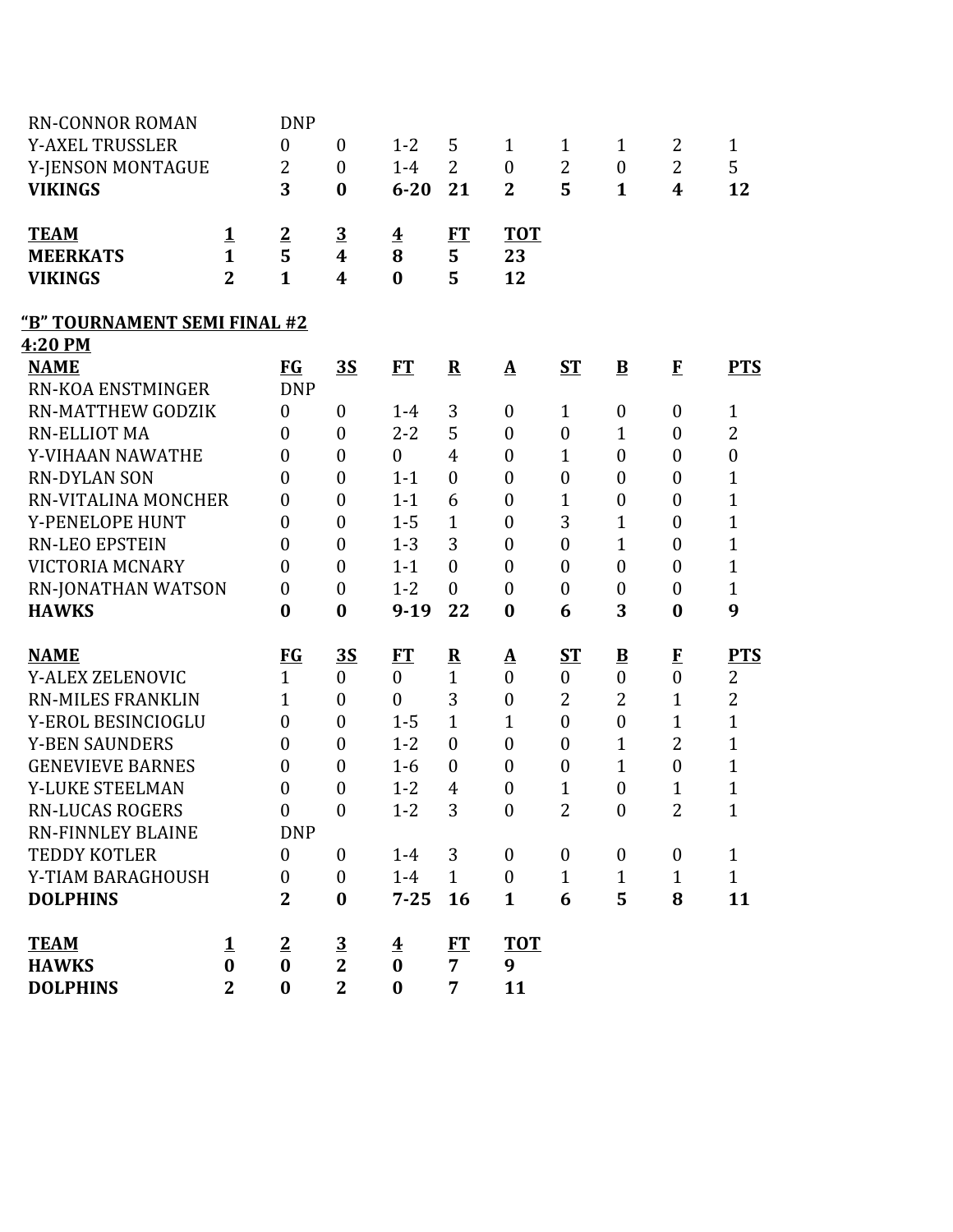## **MAJOR LEAGUE**

## **TOURNAMENT QUARTERFINAL #1**

| 5:30 PM                           |          |                  |                  |                         |                  |                          |                  |                          |                  |                |
|-----------------------------------|----------|------------------|------------------|-------------------------|------------------|--------------------------|------------------|--------------------------|------------------|----------------|
| <b>NAME</b>                       |          | <b>FG</b>        | <u>35</u>        | <b>FT</b>               | ${\bf R}$        | $\Delta$                 | $S_{\rm T}$      | $\underline{\mathbf{B}}$ | $\mathbf{F}$     | <b>PTS</b>     |
| Y-GRIFFINN PINE                   |          | $\boldsymbol{0}$ | $\mathbf{0}$     | $1 - 1$                 | $\overline{4}$   | $\mathbf{1}$             | $\overline{0}$   | $\overline{0}$           | $\boldsymbol{0}$ | $\mathbf{1}$   |
| Y-XAILOH HERMOSILLO               |          | 5                | $\boldsymbol{0}$ | $\overline{0}$          | $\overline{4}$   | $\mathbf{1}$             | $\mathbf{0}$     | $\boldsymbol{0}$         | $\boldsymbol{0}$ | 10             |
| Y-MICHAEL HANASAB                 |          | 5                | $\boldsymbol{0}$ | $\boldsymbol{0}$        | 3                | $\boldsymbol{0}$         | $\boldsymbol{0}$ | $\boldsymbol{0}$         | $\mathbf{1}$     | 10             |
| RN-AVIEL HAROONIAN                |          | $\mathbf{1}$     | $\boldsymbol{0}$ | $\overline{0}$          | 10               | $\overline{0}$           | $\mathbf{1}$     | $\boldsymbol{0}$         | $\overline{2}$   | $\overline{2}$ |
| <b>RN-KENAAN MAMO</b>             |          | <b>DNP</b>       |                  |                         |                  |                          |                  |                          |                  |                |
| Y-JOSH KAPLAN                     |          | 5                | $\boldsymbol{0}$ | $0 - 1$                 | 11               | $\mathbf{1}$             | 2                | 3                        | $\overline{2}$   | 10             |
| <b>Y-CY BACKEN</b>                |          | $\overline{4}$   | $\boldsymbol{0}$ | $1 - 2$                 | $\overline{4}$   | $\overline{0}$           | $\boldsymbol{0}$ | $\boldsymbol{0}$         | $\boldsymbol{0}$ | 9              |
| RTY-K. TEMPLEMAN                  |          | 3                | $\boldsymbol{0}$ | $\boldsymbol{0}$        | 6                | $\boldsymbol{0}$         | $\boldsymbol{0}$ | $\boldsymbol{0}$         | $\mathbf{1}$     | 6              |
| Y-TIMOSHA MONCHER                 |          | 3                | $0 - 2$          | $1 - 4$                 | $\overline{4}$   | $\overline{2}$           | $\mathbf{1}$     | $\boldsymbol{0}$         | $\boldsymbol{0}$ | $\overline{7}$ |
| <b>MAVERICKS</b>                  |          | 26               | $0 - 2$          | $3 - 8$                 | 46               | 5                        | 4                | 3                        | 6                | 55             |
| <b>NAME</b>                       |          | <b>FG</b>        | 3S               | <b>FT</b>               | $\mathbf R$      | $\mathbf{\underline{A}}$ | $S_{1}$          | $\overline{\mathbf{B}}$  | $\mathbf{F}$     | <b>PTS</b>     |
| Y-EVAN DAGHIGHIAN                 |          | $\overline{4}$   | $1 - 2$          | $\overline{0}$          | $\mathbf{1}$     | $\overline{2}$           | $\boldsymbol{0}$ | $\boldsymbol{0}$         | $\boldsymbol{0}$ | 11             |
| RTY-JULIAN BAO                    |          | $\mathbf{1}$     | $\mathbf{0}$     | $\overline{0}$          | $\overline{2}$   | $\overline{0}$           | $\mathbf{1}$     | $\boldsymbol{0}$         | $\boldsymbol{0}$ | $\overline{2}$ |
| Y-BRUNO PICAZO                    |          | $\overline{0}$   | $2 - 2$          | $\overline{0}$          | 6                | $\overline{0}$           | $\overline{0}$   | $\boldsymbol{0}$         | $\mathbf{1}$     | 6              |
| Y-ARIADNI POTAMIANOS              |          | $\boldsymbol{0}$ | $\boldsymbol{0}$ | $1 - 11$                | 9                | $\boldsymbol{0}$         | $\boldsymbol{0}$ | $\boldsymbol{0}$         | $\mathbf{1}$     | $\mathbf{1}$   |
| Y-TOMMY SORADY                    |          | 5                | $1 - 1$          | $\overline{0}$          | 8                | $\overline{2}$           | $\boldsymbol{0}$ | $\boldsymbol{0}$         | $\overline{2}$   | 13             |
| RT-JACOB SUSSMAN                  |          | $\overline{1}$   | $\boldsymbol{0}$ | $\overline{0}$          | $\mathbf{1}$     | $\overline{0}$           | $\overline{0}$   | $\boldsymbol{0}$         | $\boldsymbol{0}$ | $\overline{2}$ |
| Y-LUKAS GREBLIKAS                 |          | $\mathbf{1}$     | $\boldsymbol{0}$ | $\boldsymbol{0}$        | $\overline{7}$   | $\overline{0}$           | $\boldsymbol{0}$ | $\mathbf{1}$             | $\overline{2}$   | $\overline{2}$ |
| <b>RTY-NOAH KRATZ</b>             |          | $\mathbf{1}$     | $\overline{0}$   | $\overline{0}$          | 5                | 10                       | $\boldsymbol{0}$ | $\boldsymbol{0}$         | $\overline{2}$   | $\overline{2}$ |
| RTY-ARIEL AFRAMIAN                |          | <b>DNP</b>       |                  |                         |                  |                          |                  |                          |                  |                |
| Y-GABE AFRAMIAN                   |          | <b>DNP</b>       |                  |                         |                  |                          |                  |                          |                  |                |
| <b>TARHEELS</b>                   |          | 13               | $4 - 5$          | $1 - 11$                | 39               | 5                        | $\mathbf{1}$     | $\mathbf{1}$             | 8                | 39             |
|                                   |          |                  |                  |                         |                  |                          |                  |                          |                  |                |
| <b>TEAM</b>                       | <u>1</u> | $\overline{2}$   | $\overline{3}$   | $\overline{\mathbf{4}}$ | ET               | <b>TOT</b>               |                  |                          |                  |                |
| <b>MAVERICKS</b>                  | 14       | 10               | 18               | 12                      | $\mathbf{1}$     | 55                       |                  |                          |                  |                |
| <b>TARHEELS</b>                   | 4        | 6                | 11               | 17                      | $\mathbf{1}$     | 39                       |                  |                          |                  |                |
| <b>TOURNAMENT QUARTERFINAL #2</b> |          |                  |                  |                         |                  |                          |                  |                          |                  |                |
| 6:40 PM                           |          |                  |                  |                         |                  |                          |                  |                          |                  |                |
| <b>NAME</b>                       |          | $FG$             | <u>35</u>        | <b>FT</b>               | $\mathbf{R}$     | $\underline{\mathbf{A}}$ | $S_{\rm T}$      | $\underline{\mathbf{B}}$ | $\mathbf{F}$     | <b>PTS</b>     |
| <b>NATHAN DESALEGNE</b>           |          | $\theta$         | $\mathbf{0}$     | $1 - 3$                 | 6                | $\overline{0}$           | $\overline{0}$   | $\overline{0}$           | $\mathbf{1}$     | 1              |
| <b>JAXSON GLOWACKI</b>            |          | $\theta$         | $\boldsymbol{0}$ | $1 - 6$                 | 3                | $\overline{0}$           | $\mathbf{0}$     | $\boldsymbol{0}$         | $\mathbf{1}$     | $\mathbf{1}$   |
| <b>DONOVAN BLACKWIN</b>           |          | $\overline{0}$   | $\boldsymbol{0}$ | $1 - 2$                 | $\mathbf{1}$     | $\boldsymbol{0}$         | $\boldsymbol{0}$ | $\boldsymbol{0}$         | $\mathbf{1}$     | $\mathbf{1}$   |
| <b>ELLIOT WECHSLER</b>            |          | $\mathbf{1}$     | $\boldsymbol{0}$ | $\boldsymbol{0}$        | $\boldsymbol{0}$ | $\boldsymbol{0}$         | $\mathbf{1}$     | 1                        | 3                | $\overline{1}$ |
| <b>IAN VILLANUEVA</b>             |          | $\boldsymbol{0}$ | $\mathbf{0}$     | $1-6$                   | 3                | $\mathbf{1}$             | $\mathbf{1}$     | $\boldsymbol{0}$         | $\boldsymbol{0}$ | $\mathbf{1}$   |
| <b>NIFTY TEWODROS</b>             |          | $\mathbf{0}$     | $1 - 3$          | $\overline{0}$          | $\overline{2}$   | $\mathbf{1}$             | $\mathbf{1}$     | $\mathbf{0}$             | $\mathbf{1}$     | 3              |
| <b>LORENZO STABILINI</b>          |          | $\theta$         | $\mathbf{0}$     | $1 - 4$                 | 3                | $\mathbf{1}$             | $\mathbf{0}$     | $\boldsymbol{0}$         | $\mathbf{1}$     | $\mathbf{1}$   |
| <b>ESTEVAN RODRIGUEZ</b>          |          | $\overline{4}$   | $3 - 8$          | $1 - 2$                 | 9                | $\overline{2}$           | $\mathbf{1}$     | $\boldsymbol{0}$         | $\overline{2}$   | 18             |
| DOM KAJOTA                        |          | <b>DNP</b>       |                  |                         |                  |                          |                  |                          |                  |                |